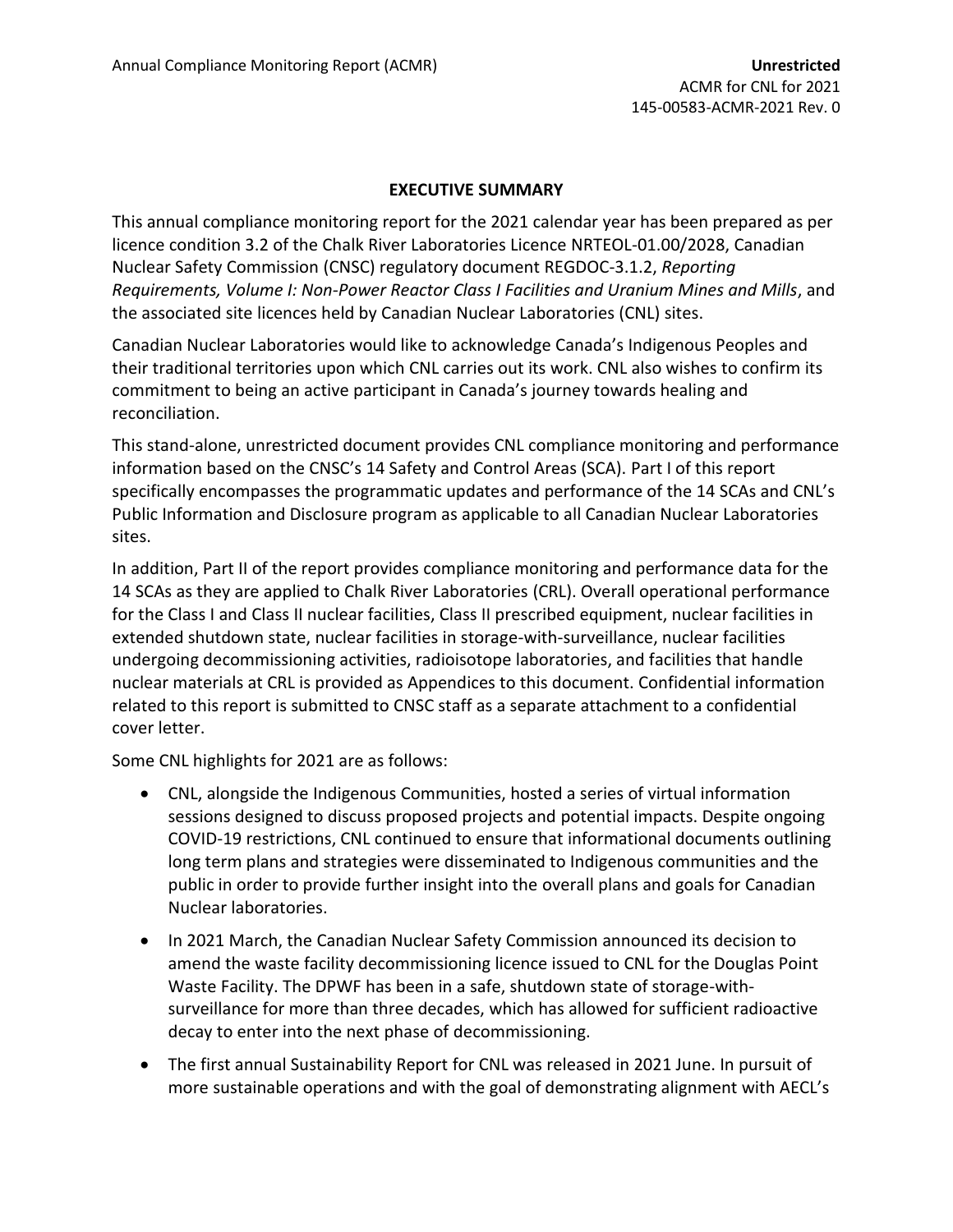Sustainability Strategy, CNL has identified 14 focus areas of environmental leadership, governance and social responsibility. This report brings together a summary of goals and achievements in each of these key areas, and helps to outline a future direction for a more sustainable CNL. This document has been posted for public viewing on the [CNL](https://www.cnl.ca/cnl_report/cnl-sustainability-report-2021/)  [website](https://www.cnl.ca/cnl_report/cnl-sustainability-report-2021/) and is available in both official languages.

- In July, the CNSC announced acceptance of the Final Environmental Impact Statement for the Near Surface Disposal Facility Project. This was a key step in the environmental assessment process for the Project. CNSC staff also deemed all environmental assessment and licensing application documents acceptable. In October, the CNSC announced dates for a two-part public hearing to consider CNL's application to amend its operating licence to authorize the construction of the proposed Near Surface Disposal Facility.
- CNL completed the capping and closure of the engineered aboveground mound at the Port Granby Project Long-Term Waste Management Facility in September 2021. This project saw more than 1.3 million tonnes of contaminated soil and industrial waste safely isolated from the environment.
- In 2021 October, CNL and Isotope Technologies Munich SE, a leading radiopharmaceutical biotech company, announced the signing of a Memorandum of Understanding to explore the development and industrial-scale production of Actinium-225 to bring the next-generation of medical radioisotopes to the global market.

CNL continues to work towards meeting the federal sustainability development strategy by delivering the most carbon-friendly and energy efficient buildings using Canadian forest products.

CNL has continued to safely manage the existing federal liabilities on behalf of Atomic Energy of Canada Limited.

The performance highlights for the activities at Chalk River Laboratories are as follows:

- All licensed activities continued to be carried out safely and securely.
- No member of the public received a radiation dose that exceeded the regulatory limit.
- No employee received a dose in excess of any of the respective radiation dose limits for radiation workers, as defined in the Radiation Protection Regulations.

NRU remained in its permanently shutdown, de-fuelled and de-watered state. Facility Post Operational Clean Out activities continued with reduction of inventories of stored hazardous materials and operational wastes.

All releases from airborne and liquid effluent sources were below their respective release limits; overall, airborne and liquid emissions have decreased in 2021 when compared to 2020 levels. (The effluent monitoring results for both radiological and non-radiological effluents have been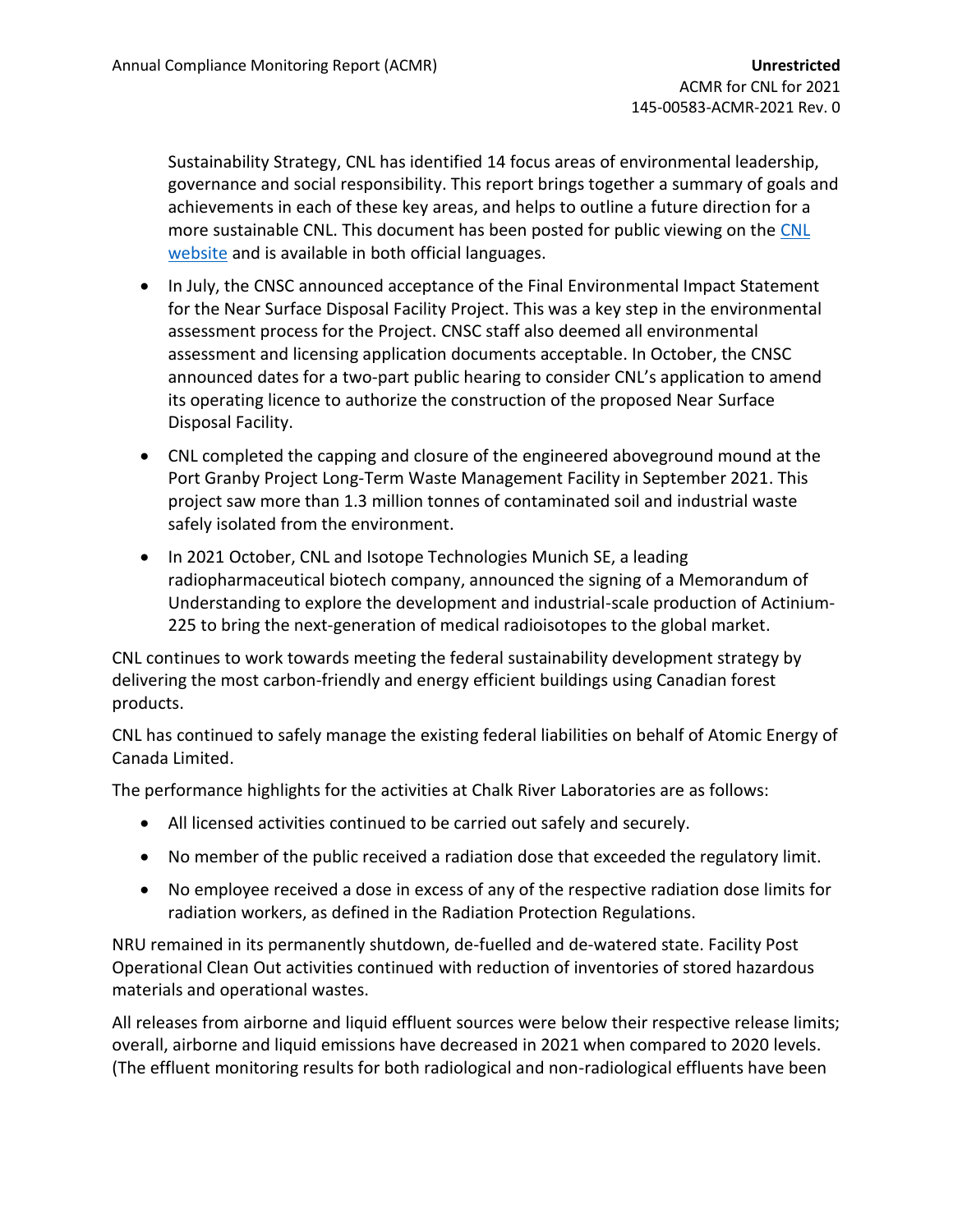submitted to CNSC staff in a separate report*, Effluent Verification Monitoring at Chalk River Laboratories in 2021*).

The safety of personnel, the public, and the environment remained the foremost consideration, supported by management policies and actions. The operation and maintenance of CRL nuclear facilities was conducted in a manner that was safe, reliable, and secure.

The skyline of the Chalk River Laboratories site continued to evolve:

- CRL safely demolished its 100th building, a key milestone towards the revitalization and renewal of the campus.
- Construction of two new non-nuclear buildings was completed, with a third underway.
- CRL awarded the contract for the initial phase of construction for the new [Advanced](https://www.cnl.ca/project-agreement-signed-for-construction-of-advanced-nuclear-materials-research-centre/)  [Nuclear Materials Research Centre](https://www.cnl.ca/project-agreement-signed-for-construction-of-advanced-nuclear-materials-research-centre/) (ANMRC); a facility which will serve as the cornerstone for CNL's nuclear research program for decades to come.
- The Algonquins of Ontario (AOO) have honoured the organization by bestowing a name upon the new site entrance building at the Chalk River Laboratories. Now known as the Minwamon Building, which means 'clear path' in the Algonquin language, the facility was officially inaugurated during a ceremony held in December at the Chalk River campus.

In 2021, the operation and maintenance of Chalk River Laboratories' Class I and Class II nuclear facilities was conducted in a manner that was safe, reliable and secure. All nuclear facilities in extended shutdown state, storage-with-surveillance state, nuclear facilities undergoing decommissioning activities, radioisotope laboratories, and other facilities that handle nuclear materials were operated safely and in compliance with regulatory requirements

**CNL is committed to achieving high standards of operational safety and security. The information and data presented in the report support the conclusion that safe and secure performance is being achieved at CNL, while enhancements are being implemented to further improve results.**

## **ACKNOWLEDGEMENT**

The "Author" of this document would like to thank the many authors and reviewers from the various Functional Support Areas and Facilities for their production of the individual sections of the report.

## **CNLs continued COVID Pandemic Response**

In alignment with actions recommended by the Canadian government and public health authorities, CNL continued to operate under reduced operations and according to its *Pandemic*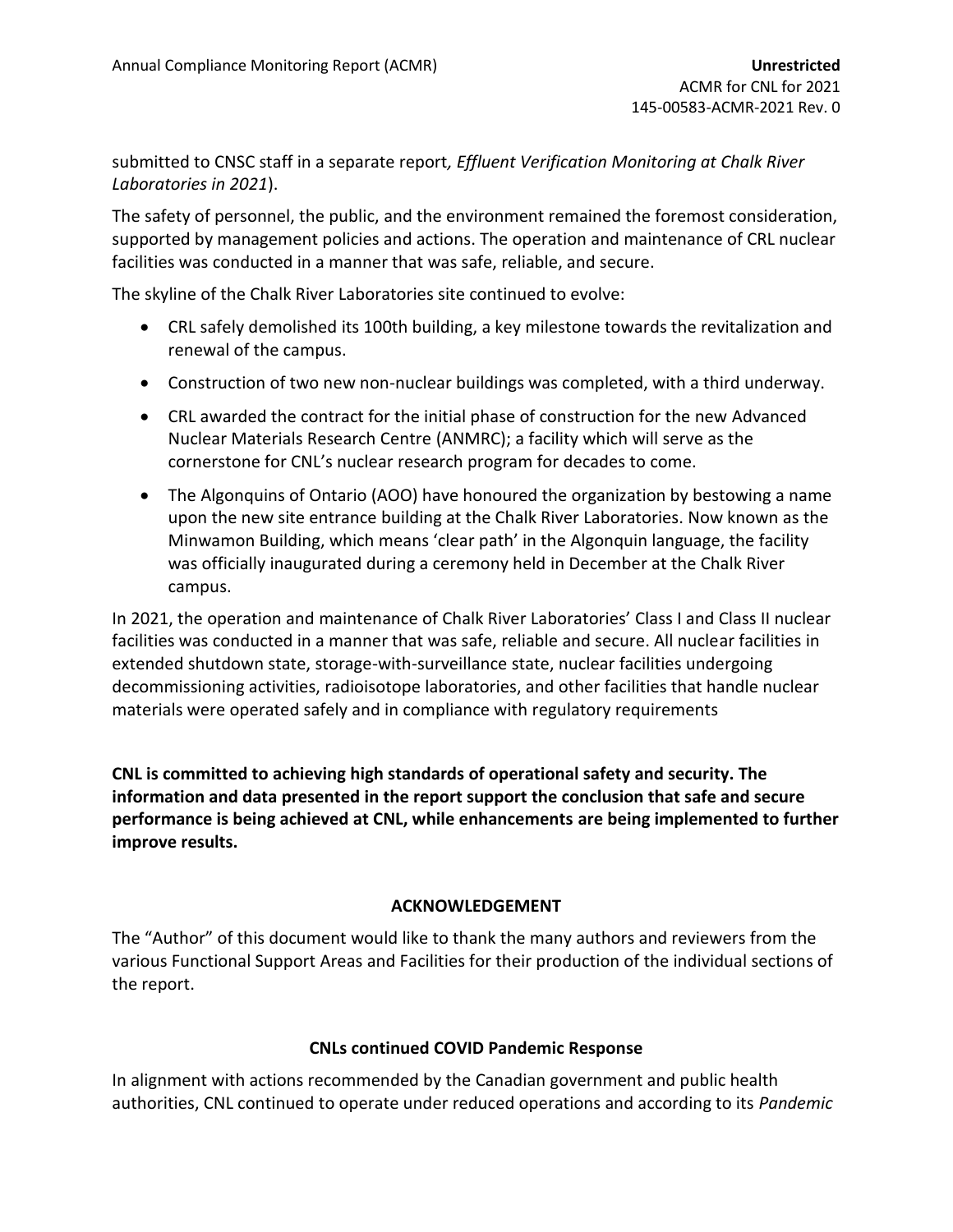*Recovery Plan* to ensure changes and controls being advocated by federal and provincial governments were met.

Almost a year in, CNL's goal has not wavered in striving to reduce the risk of COVID-19 transmission in the workplace as much as possible. CNL, through the work of its Crisis Management Team, continual gradual phased recovery of operations from the period of reduced operations. The approach that was developed in early 2020 was based on various controls that were put in place to protect workers from COVID-19 related hazards, and was guided by a series of recovery plan objectives. The selection of work to be performed, in recovery phases, was risk-informed and included proactively identifying and addressing hazards, using sound procedures and proper oversight.

The recovery plan includes five phases, from planning through to post-pandemic, over an undefined period. Transition from one phase to the next is dependent on meeting defined criteria. CNL continued to adjust its protocols and requirements at each of its sites, based on provincial and municipal guidance.

CNL started 2021 in Phase 3, "Moderate Operations" of the 5-phase Pandemic Recovery Plan. Phase 3 allowed for additional headcount authorization for each of the Mission Areas, while continuing to ensure controls were place to ensure the safety of additional personnel onsite. Throughout Phase 3, headcount authorizations were increased or decreased at individual CNLmanaged sites based on recommendations by health-care authorities.

In 2021 July, CNL sites, with the exception of Whiteshell Laboratories and Douglas Point Waste Facility, entered Phase 4, "New Normal", of the Pandemic Recovery Plan. Whiteshell Laboratories entered Phase 4 in 2021 August, followed by Douglas Point in 2021 November.

In order to ensure that staff and visitors were kept safe, CNL continued with several initiatives that were implemented in 2020, including:

- Remote work arrangements continued for most CNL staff, based upon remote work capability.
- Face Covering Protocols continued to be updated based on government recommendations, and identified where and when coverings were required and how exemptions would be handled.
- Daily COVID-19 screening for all CNL staff and contractors was established at all CNL locations and remains aligned with changing public health protocols.
- Physical headcount control at each of CNL-managed site based on epidemiological and local health authority advice.
- Changes to CNL work planning practices continued to include an assessment of COVID-19 required precautions, maintaining proper physical distancing, and the use of additional personal protective equipment and clothing during the execution of work.